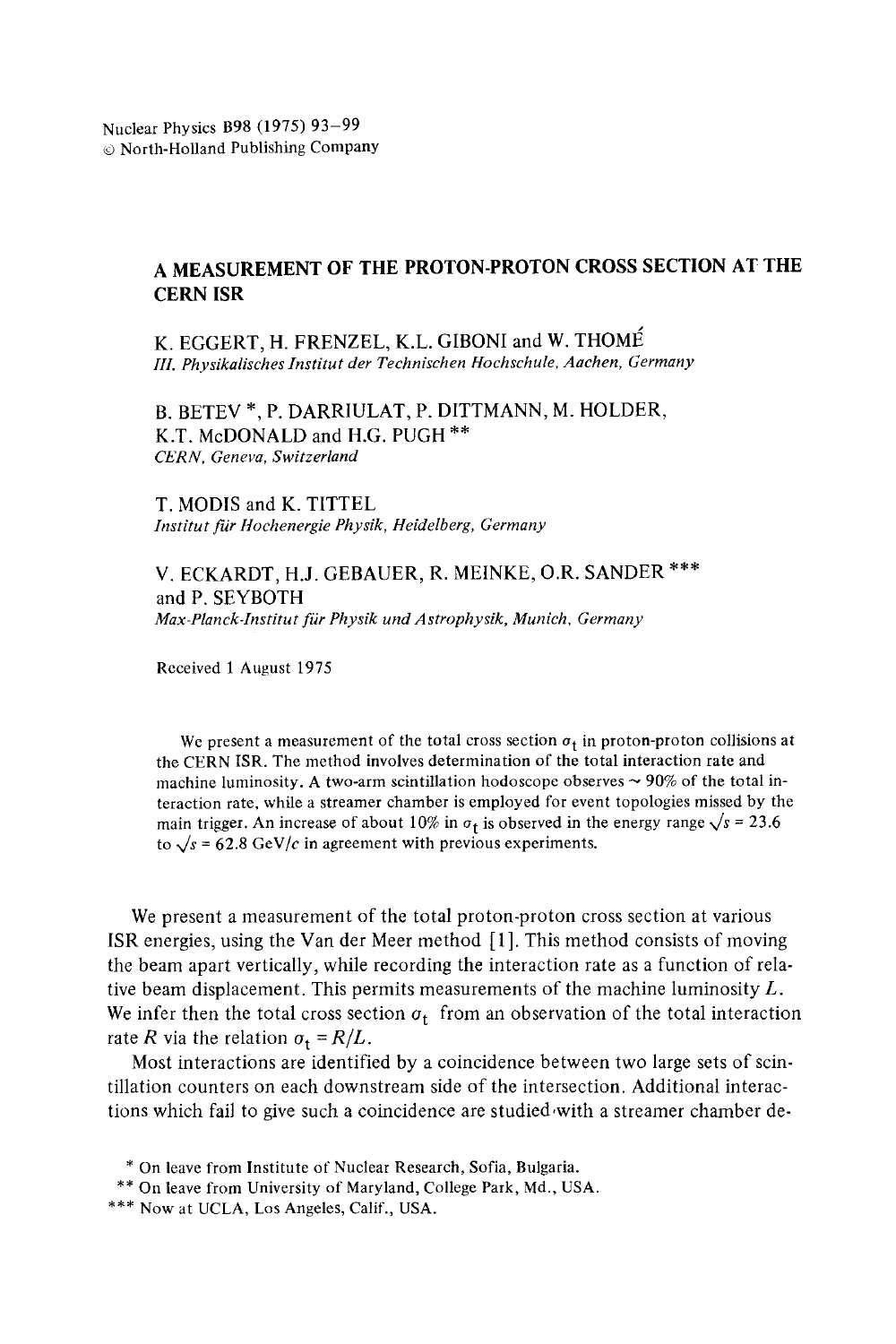

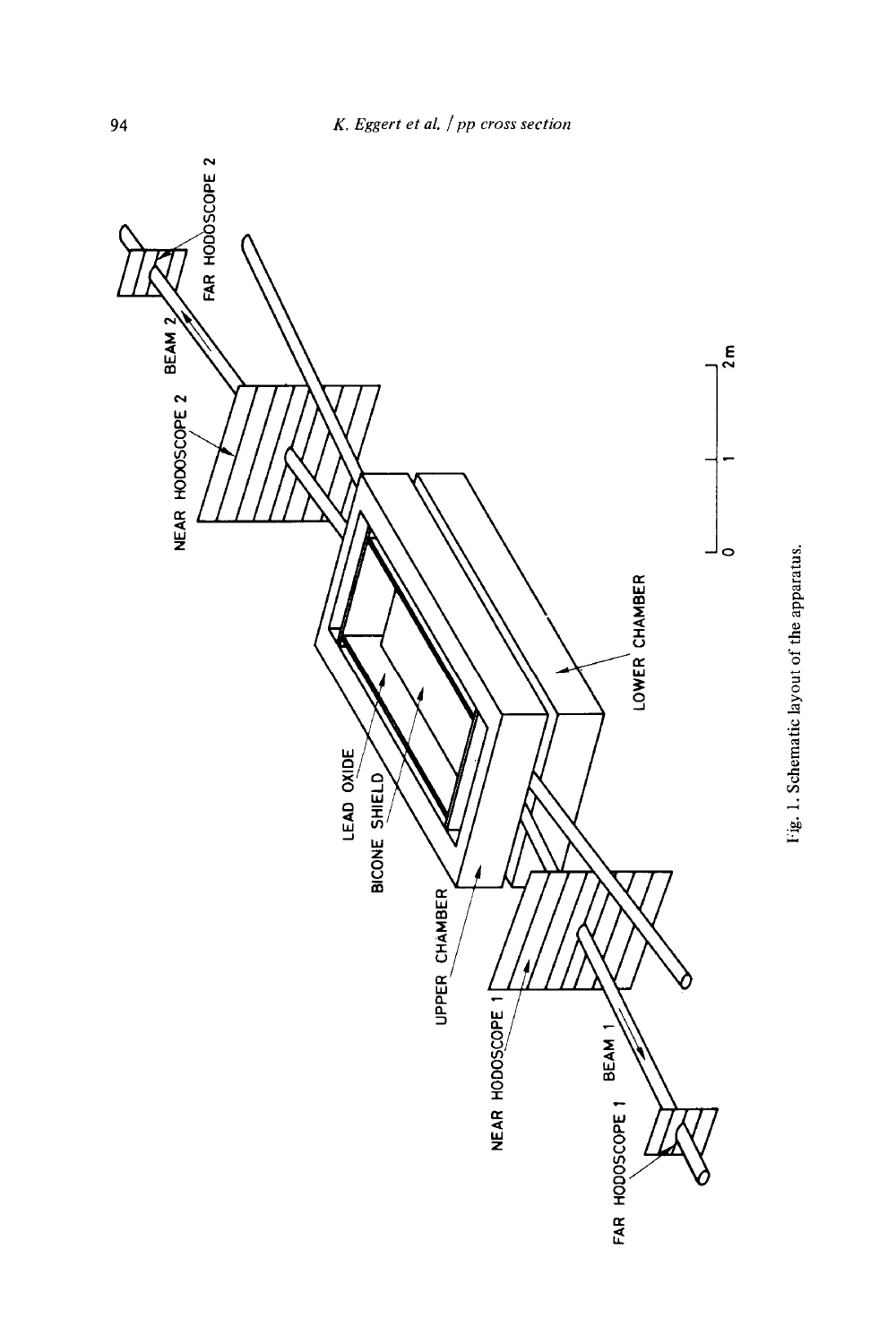tector which surrounds the intersection and is triggered with minimum bias. Rejection of background is achieved in the first case by strict timing requirements and in the second by the requirement that the observed tracks extrapolate to the region where the beams intersect (the "diamond"). Finally, the contribution due to smallangle events which escape both the scintillators and the streamer chambers, is computed from published elastic and inelastic data.

The experimental set-up is shown in fig. 1. There are two scintillation counter hodoscopes on each downstream side of the intersection region. The "near" hodoscopes at 3.0 m from the intersect are 150 cm wide and 140 cm high and consist of eight horizontal counters each, with phototubes on each end to improve time resolution. The "far" hodoscopes at 5.4 m from the intersect are 50 cm wide and 60 cm high and consist of four horizontal counters each. All counters are made up of two layers to suppress accidentals from induced radioactivity. The beam pipes go through the hodoscopes and fit tightly to an elliptical hole  $(7 \text{ cm} \times 16 \text{ cm})$ . The "near" and "far" hodoscopes together cover production angles between 6 and 250 mrad.

The two double-gap streamer chambers [2], above and below the beam plane, almost cover the full solid angle. Each chamber is 50 cm high, 270 cm long (along the beams) and 125 cm wide. The dependence of the acceptance upon production angle is governed by the 8 cm gap between the chambers. Over most of the angular range it is 86%, but it falls steeply in the forward direction vanishing below 40 mrad. Lead-oxide plates, one radiation length thick, convert  $\gamma$  rays (produced from  $\pi^0$  decays) in the sensitive volumes of the chambers. Particles produced in a beambeam interaction must traverse the lead-oxide plates or the thick elliptical beam pipe before reaching the scintillation hodoscopes. As a result, the hodoscopes have a substantial efficiency for detecting neutrals as well as charged particles.

Signals from the "far" and "near" hodoscopes on side 1 of the intersect are OR'ed after appropriate time equalization to produce an ARM 1 signal, and similarly for ARM 2. The time difference between the ARM 1 and ARM 2 signals has a characteristic distribution (fig. 2) with a three-peak structure. The central peak corresponds to equal timing and is mostly due to genuine beam-beam interactions producing particles detected in the two arms. The side peaks, displaced by 18 nsec, result from stray particles travelling outside the beam pipes and traversing both near hodoscopes in sequence. Evidence for this interpretation is provided when the beams are steered away from each other; this causes the central peak to disappear, while the side peaks remain approximately constant (fig. 2b). The probability that stray particles also traverse one or both of the "far" hodoscopes is negligible, so that multiple side peaks are not observed. A time window of  $\pm 10$  nsec around the central peak was used to select beam-beam interactions and to reject background due to the stray particles.

For most runs beam conditions were so good that the side peaks were hardly visible (fig. 2a) and the central peak exhibits a FWHM of 7 nsec. We have checked that in such conditions the  $\pm 10$  nsec window contains the central peak to better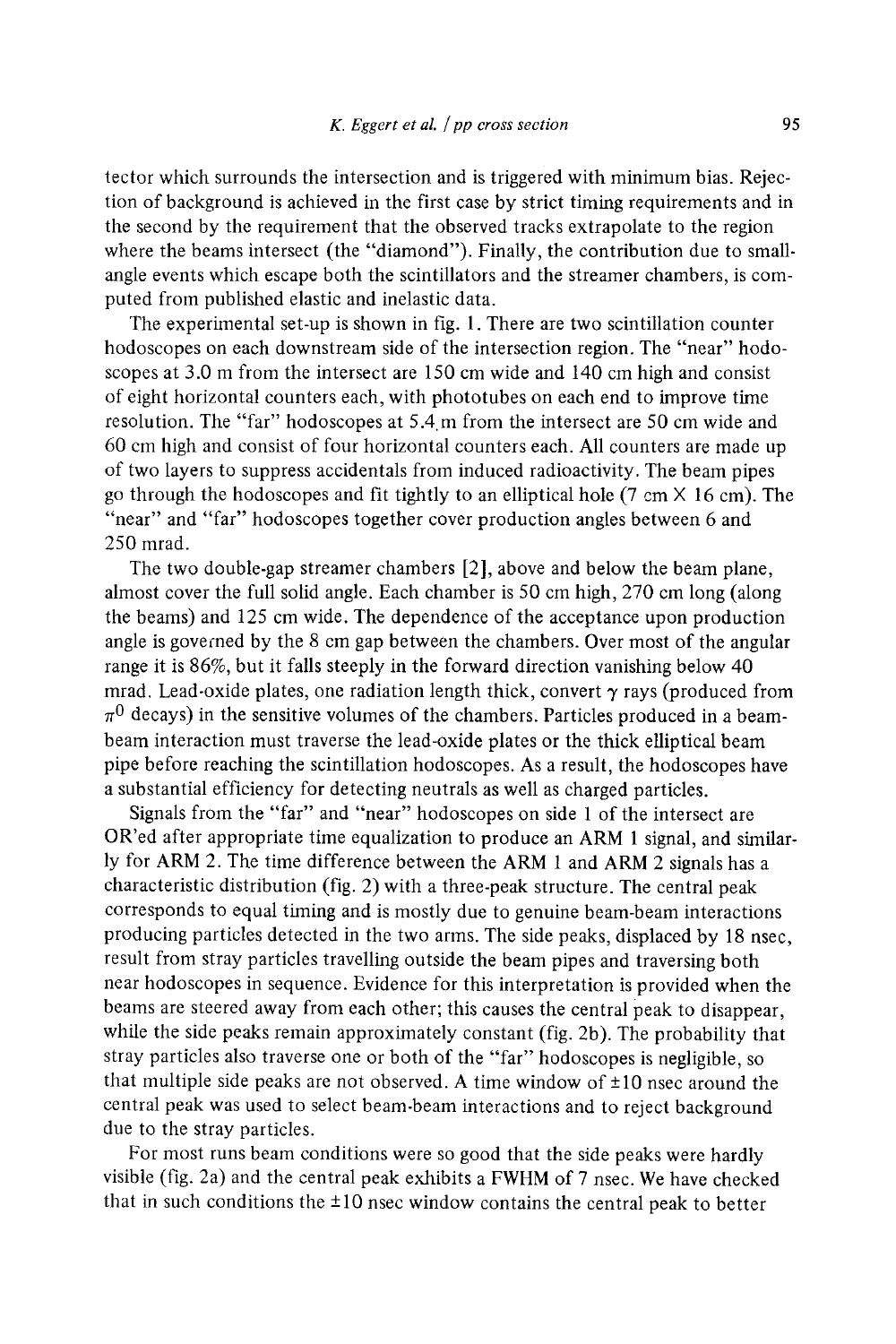

Fig. 2. ARM  $1 - ARM$  2 time-of-flight distributions: (a) with colliding beams (the side peaks are too low to be visible); (b) with beams at maximum displacement (no beam-beam interactions); (c) schematic time-of-flight distribution showing the contribution of the side peaks to the measured coincidence rate.

than 2%o. The rate of accidental coincidences between the arms was obtained by measuring the coincidence rate  $R'_{12}$  between an ARM 1 signal not coincident with an  $(ARM 1 \cdot ARM 2)$  signal and a delayed ARM 2 signal not coincident with an (ARM  $1 \cdot$  ARM 2) signal either. As the measurements are usually performed in excellent beam conditions and with low beam currents (3 to 5 A) accidental rates do not exceed  $1\%$ . In fact, most of the ARM single rates are due to beam-beam interactions.

When the beams are displaced vertically in the Van der Meer measurement, the rate  $R_{12}$  of ARM 1  $\cdot$  ARM 2 coincidence decreases and it becomes increasingly important to ensure that nothing other than genuine beam-beam interactions contribute to it. To study this effect we have measured  $R_{12}$  for well-centred beams before and after dumping one of the beams. The rate for a single beam was about  $1\%$ of the value before dumping the second beam. Streamer chamber pictures of the events associated with these residual triggers showed that they mostly correspond to stray particles accompanying the beam and producing high multiplicity interactions in the material near the intersect (vacuum chamber walls, lead-oxide plates, etc.), with produced particles passing outwards from the intersect through the hodoscopes and simulating real events. The contribution from beam-gas collisions is negligible under normal vacuum conditions ( $7 \times 10^{-12}$  Torr). We conclude from the above that the contribution to  $R_{12}$  from interactions other than genuine beambeam events should be proportional to the flux of stray particles accompanying each beam and therefore to the rates  $S_1$  and  $S_2$  in the side peaks,

$$
R_{12} - R'_{12} = R_{12} \text{ (beam-beam)} + \mu_1 S_1 + \mu_2 S_2 , \qquad (1)
$$

where  $\mu_1$  and  $\mu_2$  are constants independent of beam displacement and  $R_{12}$  (beambeam) is the true beam-beam rate.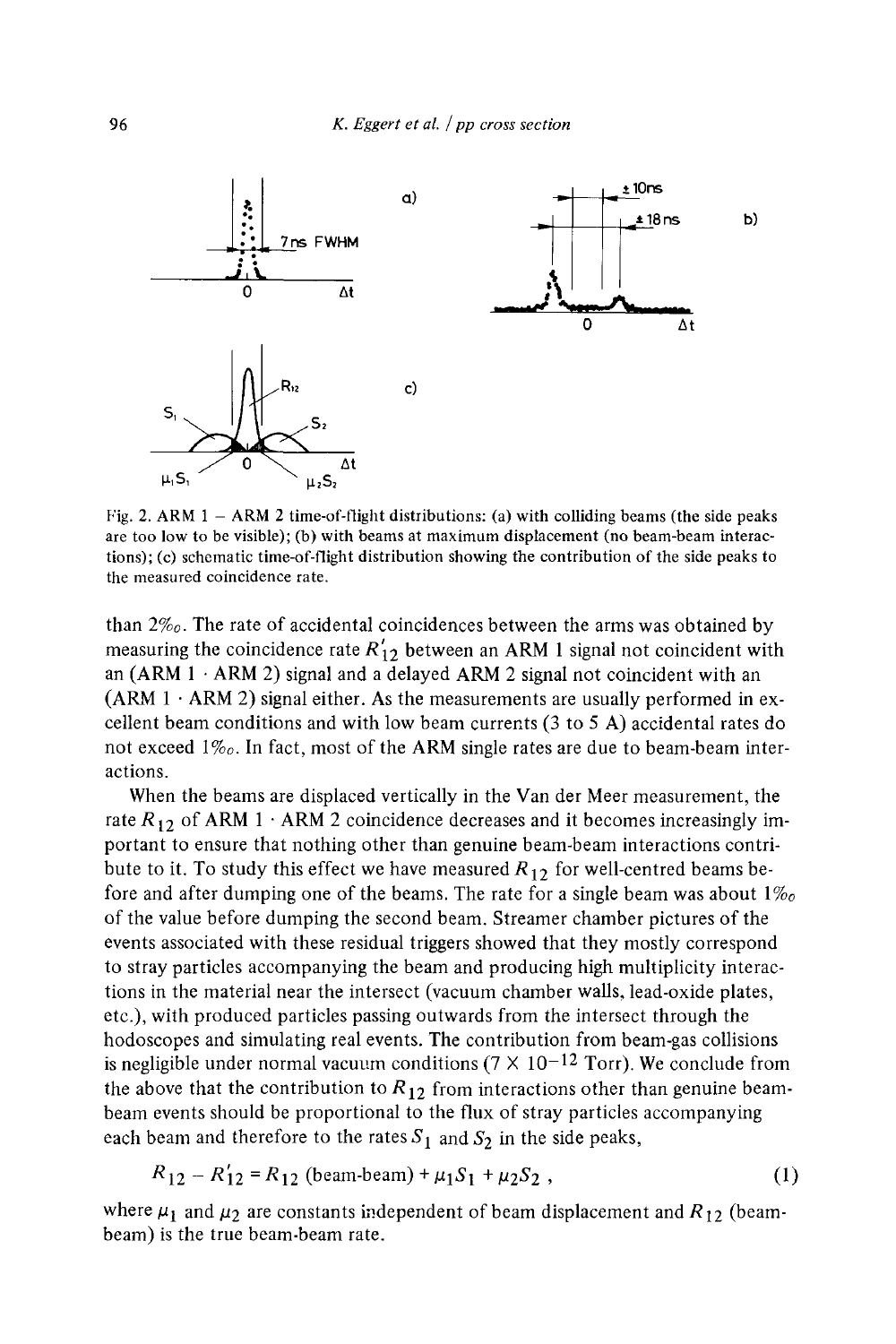The background terms in eq. (1) were normally extremely small when the beams were centred, but at large vertical displacements they sometimes become an appreciable fraction of  $R_{12}$ , causing difficulty in determining the area under the curve of  $R_{12}$  (beam-beam) versus relative beam displacement, which is needed in the Van der Meer measurement. The shape of the curve was therefore determined using auxiliary telescopes which saw a smaller fraction of the total cross section than the ARM, but had directional sensitivity to select particles produced in the "diamond" so that they counted only genuine beam-beam interactions. We then have

$$
R_{12}(\text{beam-beam}) = \lambda T, \qquad (2)
$$

where  $T$  is the coincidence rate between the auxiliary telescopes and  $\lambda$  is a constant depending only on the beam energies. By combining eqs. (1) and (2) we obtain

$$
R_{12} - R'_{12} = \lambda T + \mu_1 S_1 + \mu_2 S_2,
$$

which should be satisfied by a single set of parameters  $\lambda, \mu_1$ , and  $\mu_2$ , at a given energy, independent of beam displacement. Fits show this to be true with reasonable  $x^2$ .

The measurements were performed several times at each beam energy, usually shortly after scraping the beam edges so that  $T$  dropped sharply to zero when the beams were displaced. The area under the curves were determined by numerical integration to an accuracy of better than 0.5%. We applied the Van der Meer method on the displacement curves of  $T$  to obtain the cross section observed by telescope T. We then used the values of  $\lambda$  determined from the fit described above to calculate the cross sections as seen by the whole hodoscope. The reproducibility between different measurements at the same beam energy is always better than 1.5%.

In addition to those events detected in  $R_{12}$ , beam-beam interactions may produce an ARM signal on one side only or even no ARM signal at all. In each category they may or may not produce particles visible in the streamer chamber detector. We have measured the rate of those which do and rely on calculation for those which do not.

Interactions with a single ARM signal are observed by triggering the streamer chambers on an  $(ARM 1 \cdot ARM 2)$  coincidence. The photographs are scanned, measured, and processed with facilities and software described in previous publications [2, 3]. We select those pictures which have at least two tracks meeting inside the "diamond". From the resulting sample we subtract a contamination of  $(ARM 1 \cdot$ ARM 2) type interactions occurring in the 2  $\mu$ sec interval between the trigger and the appearance of the HV pulse in the streamer chambers. Protection against beam-beam interactions occurring before the trigger is obtained by application of a 10  $\mu$ sec dead time, longer than the chamber memory time. We estimate that 10% of the single ARM rate produces less than two visible tracks in the streamer chamber detector and is therefore lost. This loss reflects the slightly smaller acceptance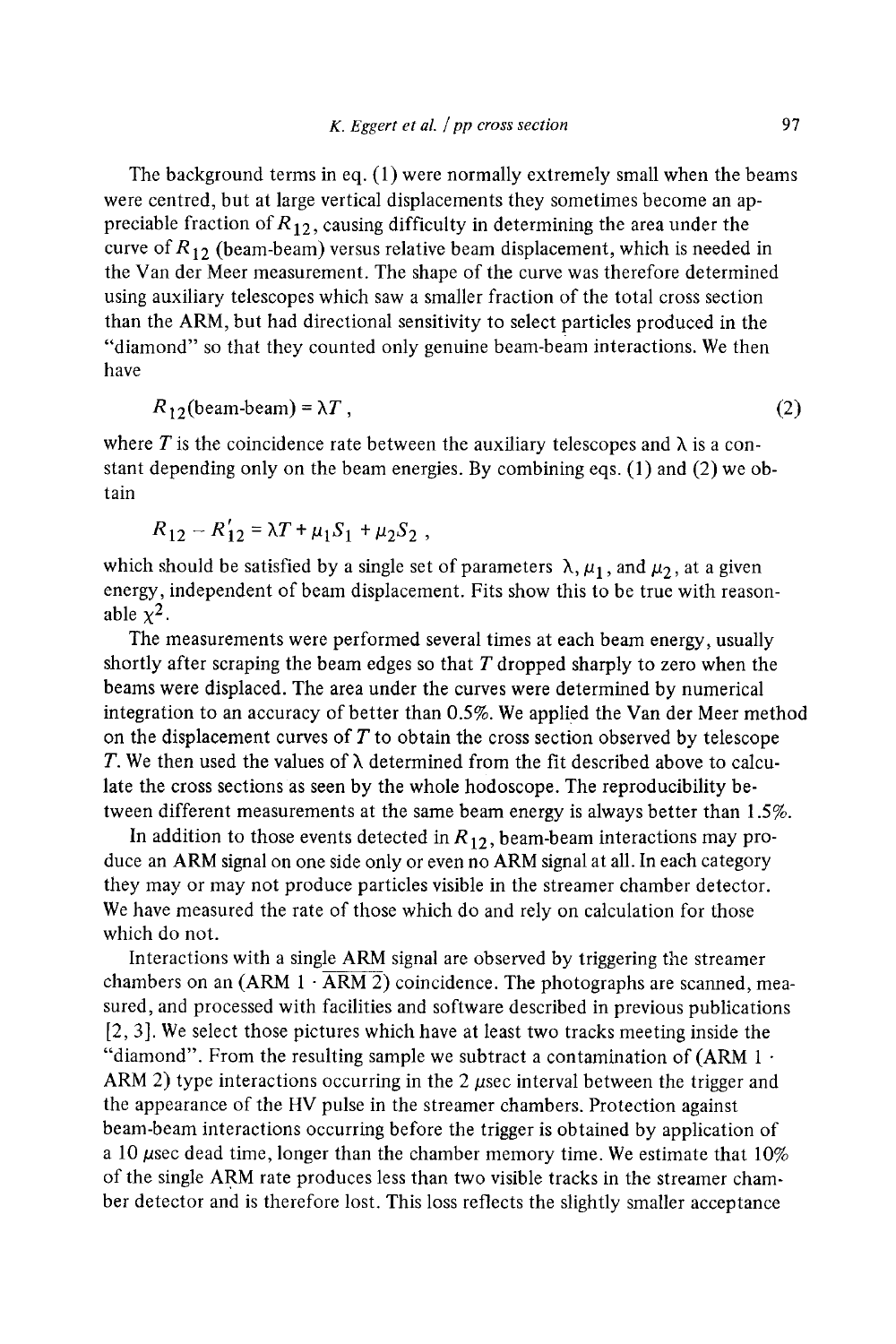| $\sqrt{s}$<br>(GeV)(mb) | Observed cross section |                                              | Corrections |                              |                           |                                          |                                            |
|-------------------------|------------------------|----------------------------------------------|-------------|------------------------------|---------------------------|------------------------------------------|--------------------------------------------|
|                         | $(ARM 1 \cdot ARM 2)$  | Single ARM No ARM $\sigma_{\rm obs}$<br>(mb) | (mb)        | (mb)                         | Elastic<br>losses<br>(mb) | Inelastic<br>losses<br>(m <sub>b</sub> ) | $\sigma_{\pm}$<br>(m <sub>b</sub> )        |
| 23.6                    | $33.9 \pm 0.5$         | $3.2 \pm 0.4$                                |             | $0.3 \pm 0.2$ 37.3 $\pm$ 0.6 |                           |                                          | $0.9 \pm 0.1$ $0.6 \pm 0.3$ $38.7 \pm 0.7$ |
| 30.8                    | $35.6 \pm 0.5$         | $1.7 \pm 0.2$                                |             | $0.3 \pm 0.2$ 37.6 $\pm$ 0.6 |                           |                                          | $1.8 \pm 0.1$ $0.6 \pm 0.2$ $40.0 \pm 0.6$ |
| 45.2                    | $36.4 \pm 0.7$         | $1.5 \pm 0.2$                                |             | $0.3 \pm 0.2$ 38.2 $\pm$ 0.7 |                           |                                          | $3.3 \pm 0.2$ 1.1 $\pm$ 0.3 42.5 $\pm$ 0.8 |
| 53.2                    | $36.4 \pm 0.6$         | $1.0 \pm 0.1$                                |             | $0.3 \pm 0.2$ 37.6 $\pm$ 0.6 |                           |                                          | $3.9 \pm 0.2$ 1.4 $\pm$ 0.3 42.9 $\pm$ 0.7 |
| 62.8                    | $36.4 \pm 0.7$         | $1.0 \pm 0.2$                                |             | $0.3 \pm 0.2$ 37.6 $\pm$ 0.7 |                           |                                          | $4.7 \pm 0.3$ 1.8 $\pm$ 0.4 44.1 $\pm$ 0.9 |

Table 1 Total cross section as a function of c.m. energy

Various contributions to the observed cross sections, as well as calculated corrections for elastic and inelastic losses, are listed independently.

of the streamer chamber compared to that of the counter hodoscope. The estimate of the loss is based on a study made on samples of streamer chamber pictures obtained with beam-beam triggers where the events without visible tracks due to elastic and singly diffractive events were already accounted for.

Interactions with no ARM signal at all are studied with a similar method. The streamer chambers are triggered at random with a pulse generator vetoed by the  $(ARM 1 \cdot ARM 2)$  coincidence. A single measurement is performed at 15.4 GeV beam energy. Out of 2700 triggers, 53 show at least two tracks meeting inside the "diamond" and have one or both hodoscopes hit. This is consistent with the expected contamination from single ARM type interactions occurring during the chamber memory time and against which no protection is provided, and from  $(ARM 1 \cdot ARM 2)$  interactions occurring in the time interval between trigger and HV pulse. Eight events are observed with tracks only at large angles which miss both hodoscopes. From this we estimate a corresponding cross section of  $0.25 \pm 0.19$ mb and assume this result to be valid at all energies.

Interactions with no ARM trigger or visible tracks in the streamer chambers are mostly due to elastic scattering where the scattered protons stay inside the beam pipes. Their rate is calculated from published values of the elastic cross section [4] by taking into consideration the detailed geometry of the detector. Inelastic losses of the single diffraction type of events, where no particle is observable in the streamer chamber, are estimated from published data [5]. The errors quoted in table 1 reflect predominantly uncertainties in the values of the diffraction cross section used. These losses increase with energy.

We have investigated possible sources of errors in addition to those previously mentioned. Uncertainties in the values of the beam currents, the clock calibration, space charge effects, and dependence upon the absolute vertical position of the beams, were all found to be negligible. A correction of the order of  $\frac{1}{4}$  mb with an un-